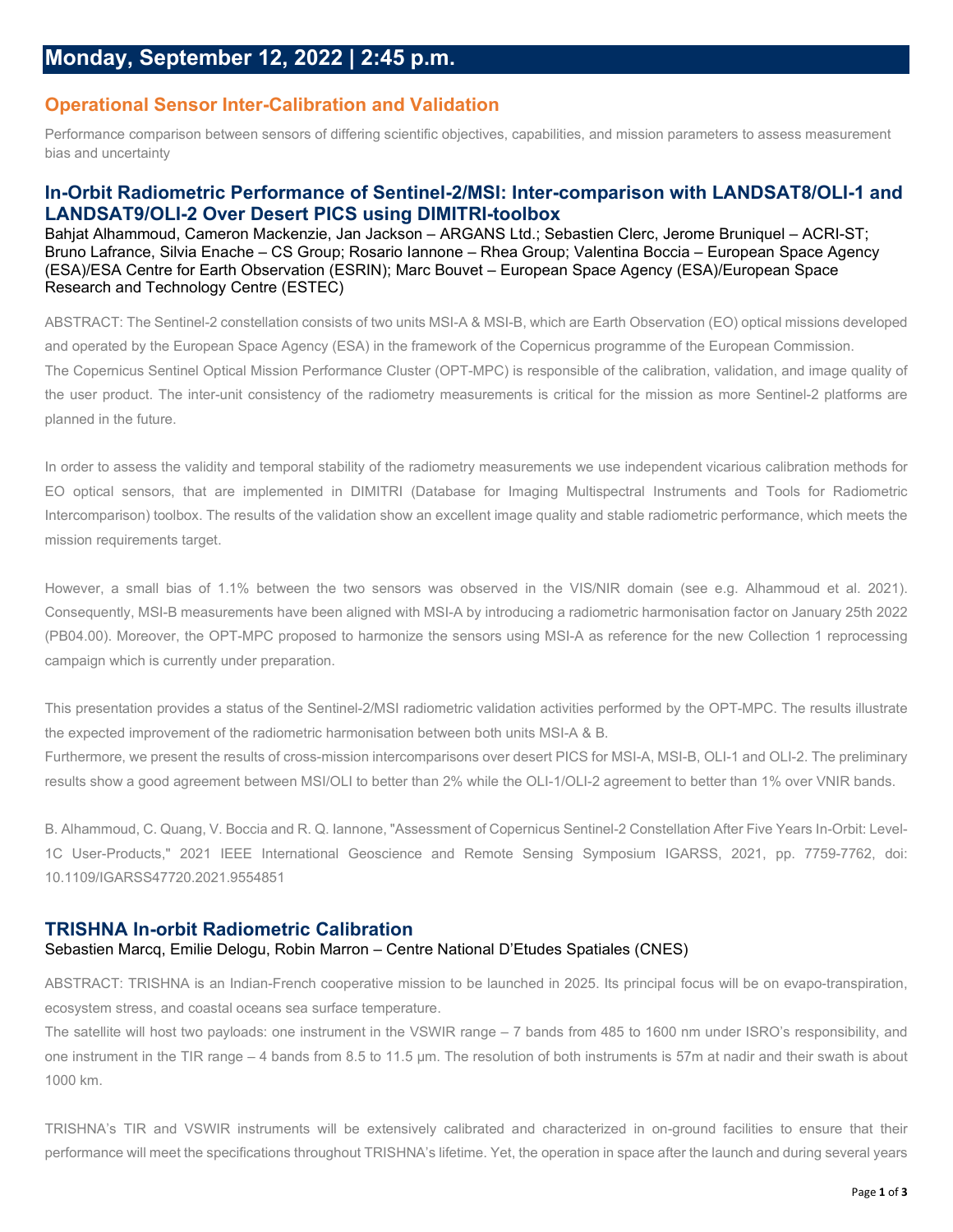can lead to different behaviors as the ones expected from ground calibration, justifying a validation and if necessary a calibration of some parameters of the ground processing.

The TRISHNA TIR instrument radiometric performances rely on an on-board calibration device (blackbody) and cold space viewing. Some so-called vicarious calibration methods are being developed in the TIR using natural targets in order to validate and monitor the calibration performed using the blackbody, and to potentially be used as a backup in case of hardware failure. These natural targets include the oceans, the Moon, snow deserts in Antarctica or Greenland and instrumented sites.

The TRISHNA VSWIR instrument on the other hand will not benefit from an on-board calibration and will exclusively rely on vicarious calibration. CNES has experience in vicarious calibration in the VSWIR and will use some methods which have been already proven for other sensors (Rayleigh scattering, deserts, clouds, Moon and instrumented sites).

The presentation will focus on the description of the radiometric calibration strategy and the associated methods.

#### **Radiometric Uncertainty Analysis of the GLAMR Calibration Facility**

#### Brendan McAndrew, Joel McCorkel – NASA Goddard Space Flight Center; Julia Barsi – Science Systems and Applications, Inc.; Andrei Sushkov – Genesis Engineering, Inc.

ABSTRACT: The Goddard Laser for Absolute Measurement of Radiance (GLAMR) is a spectral and radiometric calibration facility developed for hyperspectral earth science instruments. A detailed study of the radiometric uncertainty has been conducted as part of our preparation for the Plankton, Aerosol, Cloud, ocean Ecosystem (PACE) mission Ocean Color Instrument testing. This instrument has particularly stringent calibration requirements, necessitating a comprehensive set of measurements to characterize sources of radiometric uncertainty. Included in these measurements are the spectrally dependent linearity, repeatability, uniformity, measurement noise, and fluorescence. Uncertainty of the absolute calibration provided by the National Institute of Standards and Technology is also included to establish an overall uncertainty of the radiance.

Improvements and additions to the hardware that have been implemented as part of this study are described, and corrections for linearity and fluorescence are presented. Total radiometric uncertainty at k=1 in the visible and near infrared is 0.2%, in the ultraviolet 0.3%, and in the short-wave infrared 0.4% outside of atmospheric absorption features. Primary contributors to uncertainty are the absolute calibration of the transfer radiometers and the uniformity of the integrating sphere.

### **GOES-18 Post-Launch Checkout: Side-by-side with GOES-17**

Jon Fulbright – Arctic Slope Regional Corporation Federal (ASRC Federal); Katherine Pitts – Science and Technology Corporation; David Pogorzala – KBR; Xiangqian Wu – National Oceanic and Atmospheric Administration (NOAA)/National Environmental Satellite, Data, and Information Service (NESDIS)/STAR; Elizabeth Kline – National Oceanic and Atmospheric Administration (NOAA)/National Environmental Satellite, Data, and Information Service (NESDIS)/GOES-R

ABSTRACT: We report on the ongoing post-launch checkout of GOES-18 products. Due to the cooling performance issues with GOES-17 ABI, it was decided to drift GOES-18 to an orbit 0.4 degrees from the GOES-17 early to provide supplemental imagery as soon as reasonable. This alignment will last until GOES-18 takes over as the operational GOES West satellite in January 2023, or a period of about six months. This has created an opportunity for extended comparisons utilizing instruments of the same class observing both the Earth (with ABI and GLM) and the in-situ space environment (with MAG and SIESS). In this talk, we report on some of the early results from this alignment, the overall status of the GOES-18 products, and any potential calibration lessons learned from the execution.